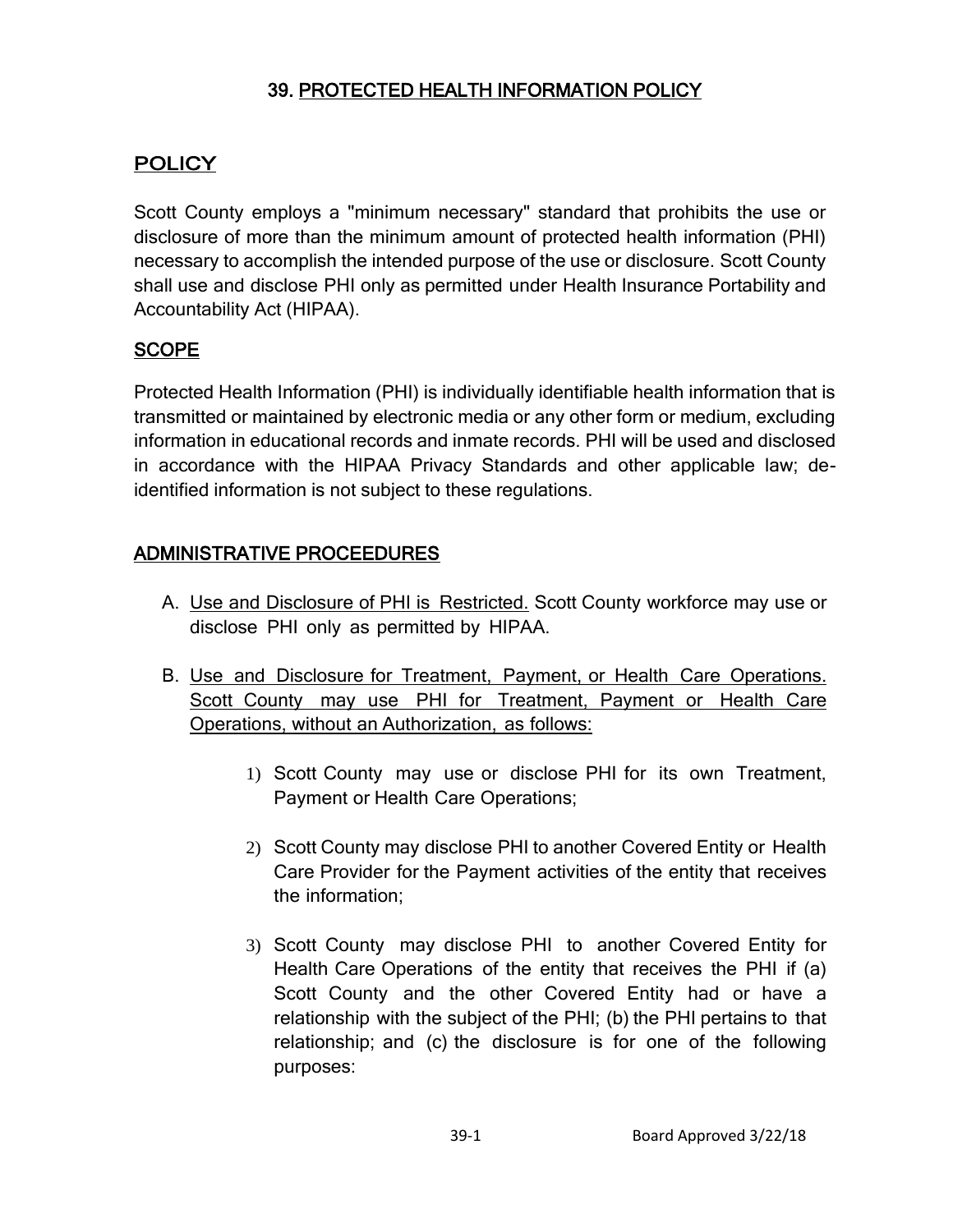- i. Conducting quality assessment and improvement activities (including outcomes evaluation and development of clinical guidelines);
- ii. Population based activities relating to improving health or reducing health care costs;
- iii. Protocol development;
- iv. Case management and care coordination;
- v. Contacting of Health Care Providers and Individuals with information about Treatment alternatives;
- vi. Related functions that do not include Treatment;
- vii. Conducting training programs in which students, trainees or practitioners in areas of health care learn under supervision to Scott County or improve their skills as health care providers;
- viii. Training of non-health care professionals;
- ix. Accreditation, certification, licensing or credentialing activities;
- x. Health care fraud and abuse detection or compliance.
- 4) If Scott County participates in an organized health care arrangement, it may disclose PHI to another participant in the organized health care arrangement for any Health Care Operations of the organized health care arrangement.
- C. Use and Disclosure With Authorization. Scott County must obtain an Authorization from the Individual who is the subject of PHI before using that PHI for any use or disclosure not otherwise provided for under the Privacy Rule.
- D. Uses and Disclosures That Do Not Require An Opportunity For the Individual To Agree or Object. Scott County may use an Individual's PHI without authorization, and without giving the Individual an opportunity to agree or prohibit or restrict the disclosure in certain situations specified by the Privacy Rule. These situations are where use or disclosure is:
	- 1) Required by law Scott County may use or disclose PHI to the extent that the use or disclosure is required by law. Scott County will notify an Individual, as required by law, of any such uses or disclosures.
	- 2) Public Health Consistent with applicable federal and state laws, Scott County may disclose PHI, if in good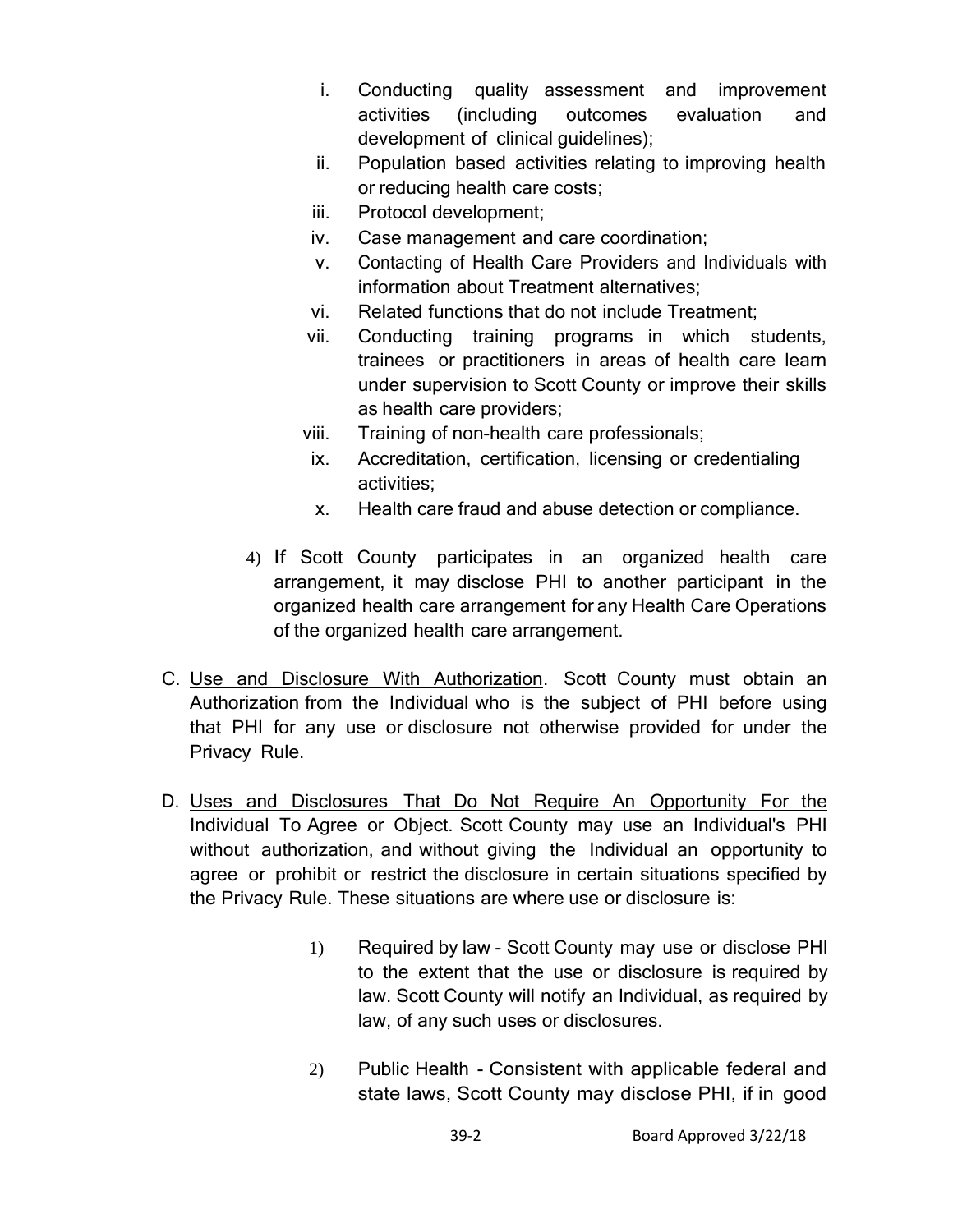faith, it believes that the use or disclosure is necessary to prevent or lessen a serious and imminent threat to the health or safety of a person or the public.

- 3) Abuse or Neglect Scott County may disclose PHI to the governmental entity or agency authorized to receive about victims of abuse, neglect or domestic violence, if Scott County believes an Individual has been a victim of abuse, neglect or domestic violence. The disclosure will be made consistent with the requirements of federal and state laws. Scott County will notify the Individual of the disclosure unless, in the exercise of professional judgment, Scott County believes informing the Individual would place them at risk of serious harm.
- 4) Health Oversight Scott County may disclose PHI to a health oversight agency for activities authorized by law, such as audits, investigations and inspections.
- 5) Legal Proceedings- Scott County may disclose PHI in the course of any judicial or administrative proceeding, in response to an order of a court or administrative tribunal (to the extent such disclosure is expressly authorized), in certain conditions in response to a subpoena, discovery request or other lawful process.
- 6) Law Enforcement Scott County may disclose PHI for law enforcement purposes, in the following situations:
	- a) If required by law (ex. reporting wounds or pursuant to a subpoena);
	- b) Limited information requests for identification and location purposes;
	- c) Pertaining to victims of a crime;
	- d) Suspicion that death has occurred as a result of criminal conduct;
	- e) In the event that a crime occurs on Scott County premises; and
	- f) Medical emergency if it is likely that a crime has occurred.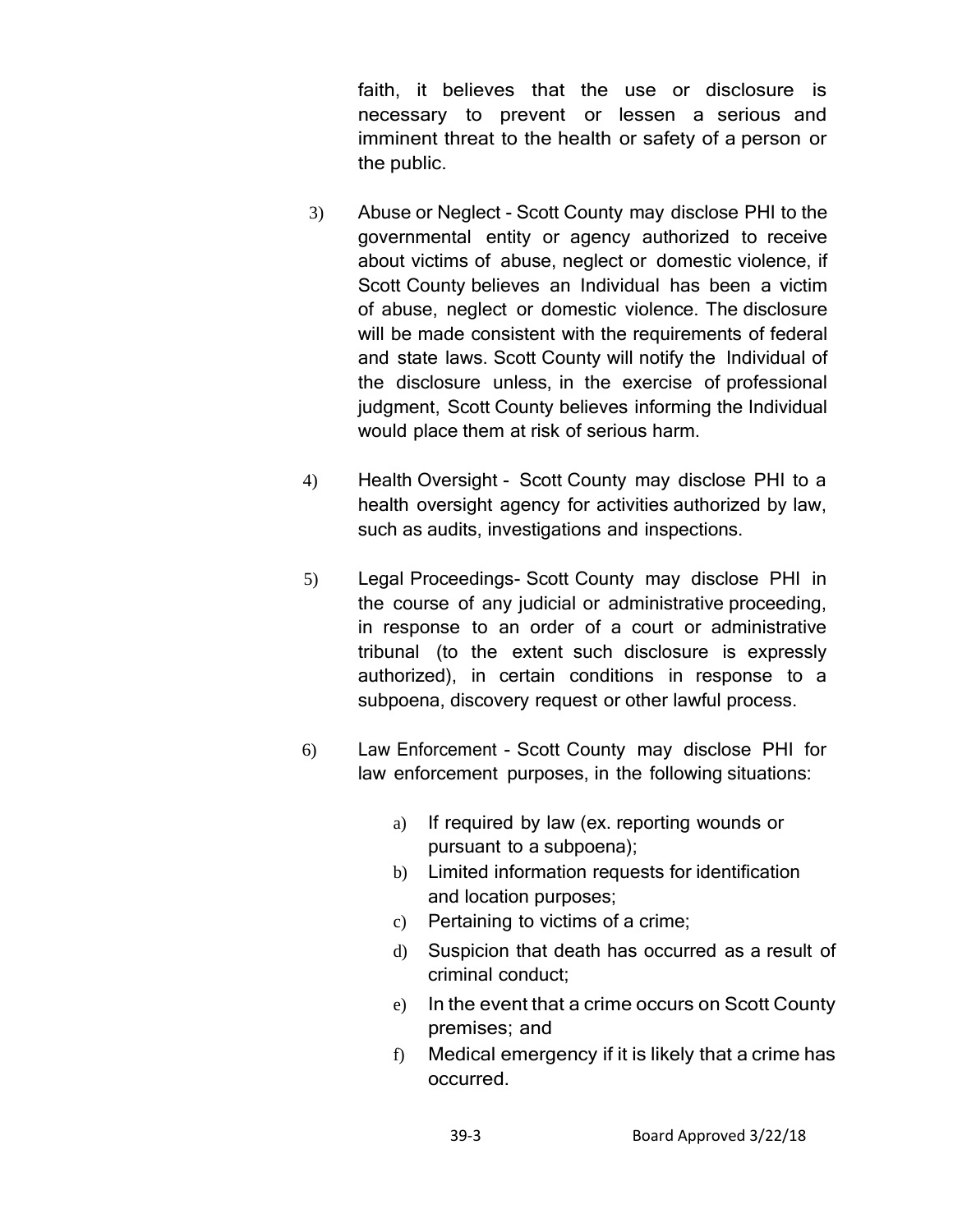- **7)** Correctional Institutions and Other Law Enforcement Custodial Situations - Scott County may disclose to a correctional institution or law enforcement official PHI for the purposes of providing health care; for the purpose of health and safety of an Individual, other inmates or correctional employees; for the purpose of law enforcement on the premises of the correctional institution or for the administration and maintenance of safety, security and other good order of the correctional institution.
- 8) Workers Compensation PHI may be disclosed by Scott County as authorized to comply with workers' compensation laws and other similar legally established programs.
- E. Disclosures That Require a Business Associate's Agreement. Whenever Scott County engages a third party to perform or assist in the performance of Scott County's activities which may involve the use or disclosure of PHI to such third party, Scott County will need to enter into a "Business Associate's Agreement" with such party. Scott County may disclose PHI to a Business Associate, or allow the Business Associate to create or receive PHI on Scott County's behalf, if the Business Associate enters into a contract with Covered Entity assuring that the Business Associate will appropriately safeguard the PHI.
- F. The Minimum Necessary Standard. The minimum necessary standard applies to all of Scott County's Uses and Disclosures of PHI except to (1) Disclosures to or requests by a health care provider when the PHI will be used for treatment purposes; (2) Disclosures to the Individual who is the subject of the PHI; or (3) Uses or Disclosures made pursuant to an Authorization requested by the Individual.
	- 1) Minimum Necessary Disclosure of PHI.
		- a) For Disclosures made on a routine and recurring basis, Scott County's standard protocol limits the Disclosure to PHI reasonably necessary to achieve the purpose of the Disclosure.
		- b) For non-routine Disclosures, Scott County limits such Disclosure to the minimum necessary PHI to accomplish the purpose of the non-routine Disclosure.